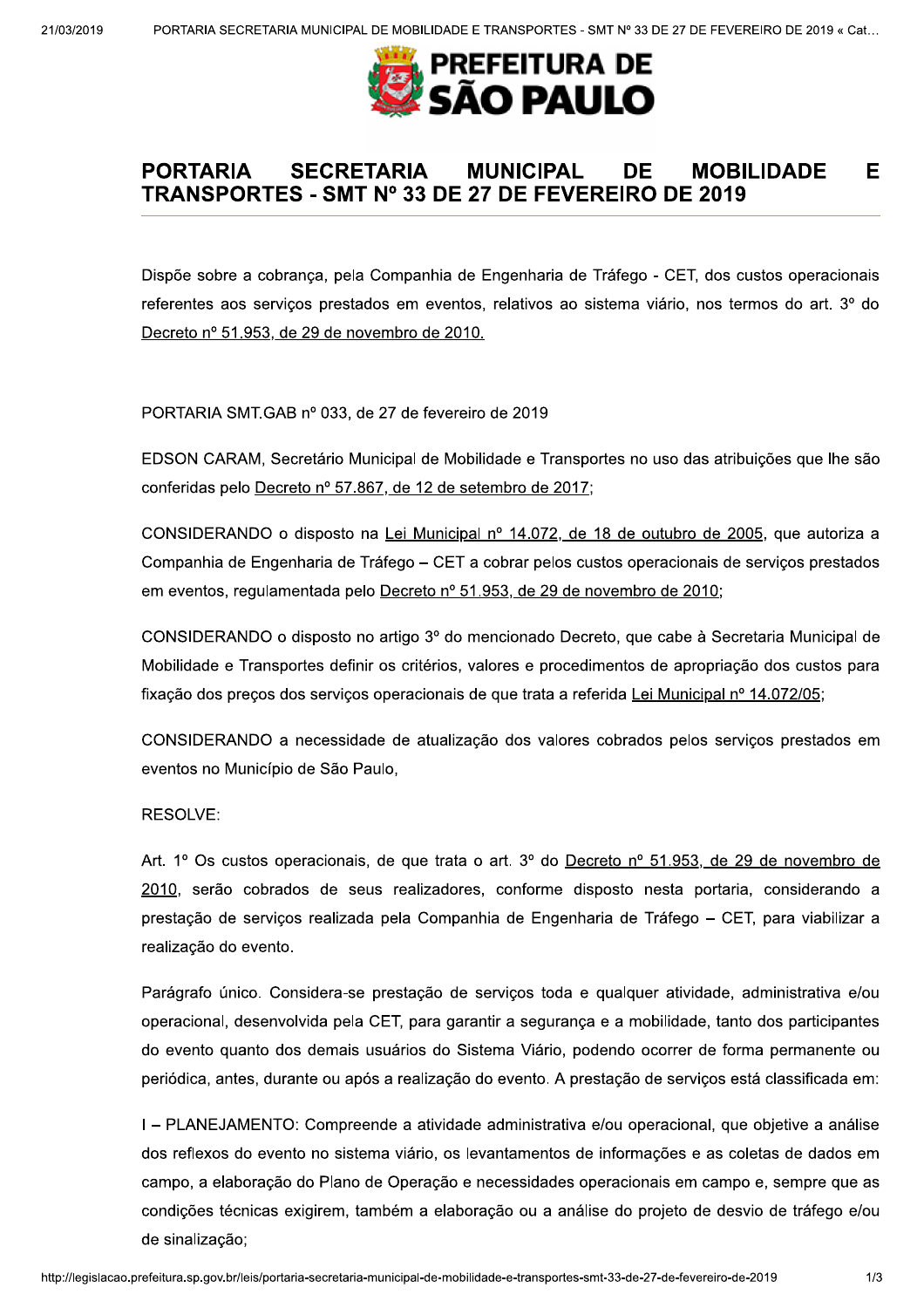PORTARIA SECRETARIA MUNICIPAL DE MOBILIDADE E TRANSPORTES - SMT Nº 33 DE 27 DE FEVEREIRO DE 2019 « Cat...

II - OPERAÇÃO: Compreende o ordenamento e a orientação do trânsito antes, durante e após a realização do evento, por meio do emprego de gestores, técnicos e agentes de trânsito, bem como do emprego de viaturas, de instrumentos de trabalho e de sistemas de comunicação, dentre outros necessários para a manutenção da fluidez e da segurança do trânsito da cidade podendo ocorrer de forma integral ou parcialmente ao período de duração do evento;

III - VISTORIA: Compreende as inspeções do local de realização do evento, por meio do emprego de técnicos e agentes da autoridade de trânsito, visando verificar as condições em que ele está sendo realizado em relação à ocupação da via e as condições em que a via é entregue após sua realização, especialmente nos casos de realização de obras de infra-estrutura urbana;

IV – MATERIAIS DE SINALIZAÇÃO: Compreende o emprego temporário de dispositivos de sinalização de trânsito necessários à ordenação, regulamentação e segurança do tráfego;

V - EQUIPE DE SINALIZAÇÃO: Compreende os servicos de manutenção e implantação da sinalização de trânsito do local do evento e do sistema viário de influência, com o emprego de técnicos de trânsito, com vistas à instalação, remoção e reinstalação da sinalização horizontal, vertical e semafórica.

Art. 2º Os preços unitários relativos às atividades de planejamento, operação, vistoria e equipe de sinalização serão definidos por meio da estrutura operacional.

§1º Define-se, para efeito desta Portaria, "estrutura operacional" como sendo o custo dispendido pela CET para o acompanhamento do evento, conforme previsto nos incisos I, II, III e V do parágrafo único do artigo 1<sup>o</sup>, incorporando-se a ele os encargos e benefícios sociais, equipamentos e todos os insumos necessários ao desenvolvimento dos trabalhos, acrescido de uma taxa de administração.

§2º As estruturas operacionais estão definidas no anexo I da presente portaria.

§3º As estruturas operacionais poderão ser alteradas quando necessário, de forma a melhor atender à diversidade de características, portes e complexidade dos eventos.

Art. 3º Quando necessário para a realização do evento, o material de sinalização temporária deverá ser fornecido pelo seu promotor (Art. 95 do Código de Trânsito Brasileiro). Excepcionalmente, sendo o material de sinalização temporária fornecido pela CET (cavalete, cilindro, cone e fita zebrada), total ou parcialmente, será cobrado um valor adicional equivalente a 10% (dez por cento) do preco dos servicos de mão de obra prestados pela CET.

Art. 4º Os precos dos eventos serão estabelecidos tendo como referência a quantidade de horas de trabalho, por estrutura operacional, necessárias para o planejamento, operação e/ou vistoria do evento, considerando-se os seguintes critérios:

I - Planejamento: Na determinação da quantidade de horas por estruturas operacionais necessárias para o planejamento do evento, deverá ser considerado o tipo de evento, segundo a classificação referida no artigo 9º do Decreto nº 51.953/2010 e, pelo menos, os seguintes itens: